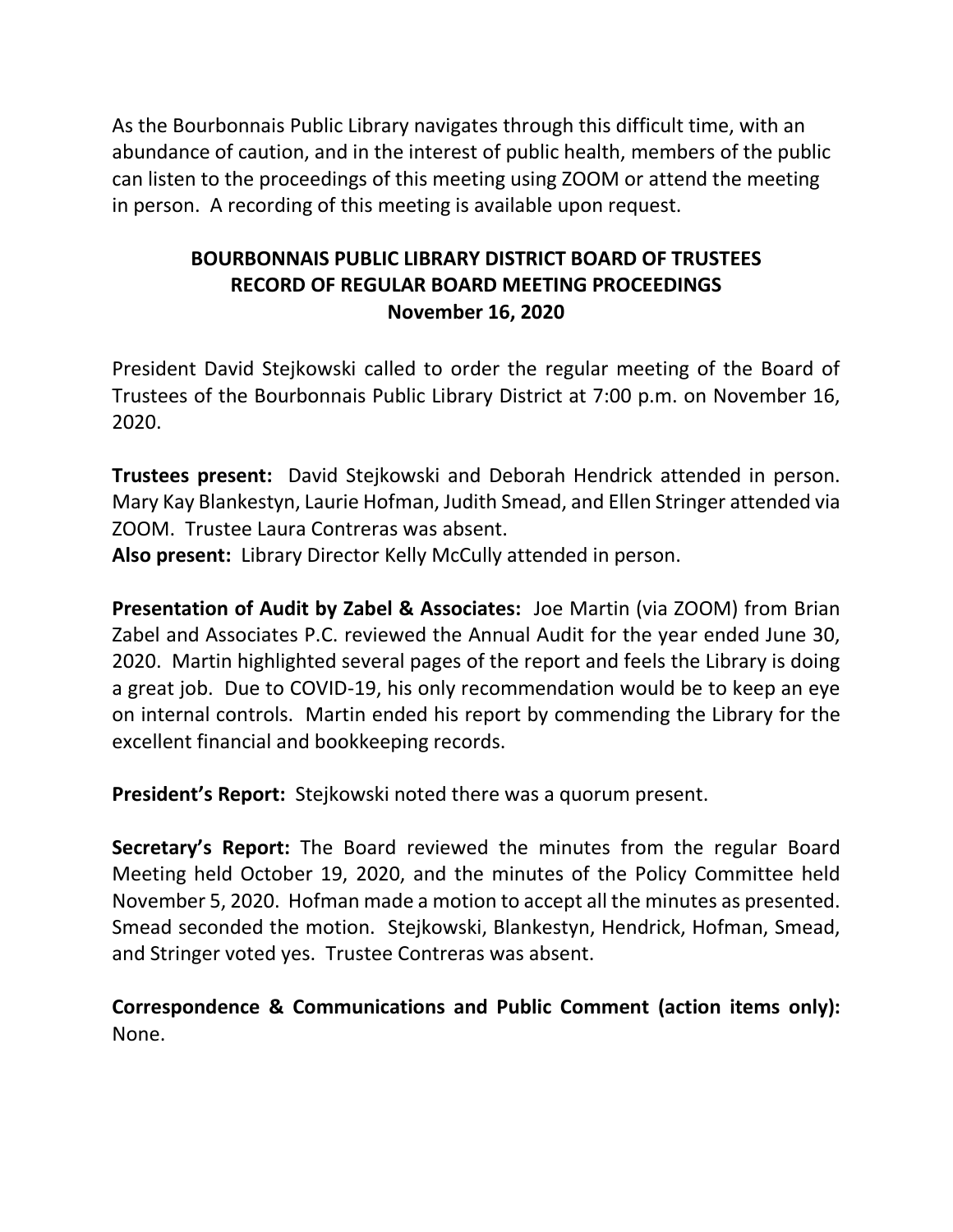**Financial Report:** Stringer reviewed the transactions and asked for any questions. Stringer made a motion to pay the monthly bills as presented. Stejkowski seconded the motion. Stejkowski, Blankestyn, Hendrick, Hofman, Smead, and Stringer voted yes. Trustee Contreras was absent. The balance sheet is tracking slightly under 29% and will be submitted to the auditor.

## **Director's Report:**

Deadlines: December 1, Last day to adopt Levy Ordinance for FY2021-2022. December 14-21, Filing dates for Consolidated Election packets. December 27, Last day to file FY20 Audit Report and Annual Financial Report. December 29, Last day to file a certified copy of the Levy Ordinance with the County Clerk. December 29, Last day to file a certificate of compliance with Truth in Taxation Act. December 31, Last day for the second half year review of all closed sessions minutes. December 31, Last day to file Treasurer's Report with the County Clerk. April 6, 2021, Consolidated Election.

Marketing: There are currently 1,382 people on the library email list. The Library has 2,238 followers on Facebook and 693 followers on Instagram (a bar graph was included showing marketing stats).

**Adult Services:** The Adult Services Department has a variety of content available on BPL's YouTube Channel. Adult Services Supervisor Cassidy Steinke filmed a video tutorial for the library's online A-Z Resources Collection that includes information about food, culture, history, and geography in the United States and countries around the world. A video tutorial of the monthly takeaway craft is also featured.

**Youth Services:** The Youth Services Team promoted a Spooky Stories contest in October and received six submissions from tweens. The winning story was read in a video posted to BPL's social media platforms. Each participant received a letter of recognized for submitting their story.

Throughout the school year the Youth Services Department offers opportunities for local high school students to earn volunteer credit by helping with projects throughout the Library. This year students will be offered volunteer credit for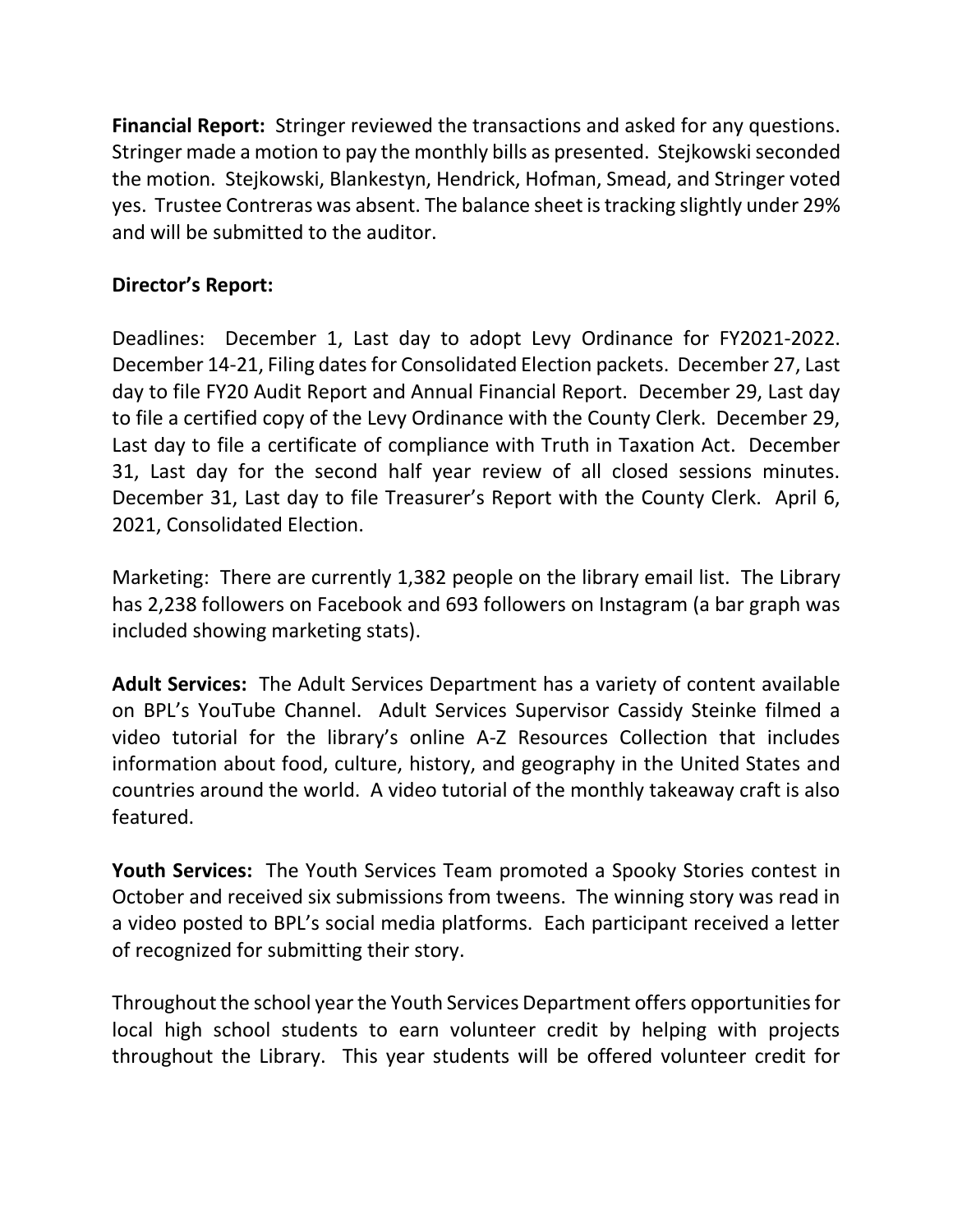submitting book reviews to Youth Services Supervisor Rory Parilac. The Library has had two students take advantage of this opportunity already.

**Circulation Services:** Materials quarantine has been updated from seven days to three as recommended by RAILS. This has helped considerably with local inventory and reducing overdue materials notification questions. Fines are not assessed during the quarantine period.

The Library returned to a curbside service only model Thursday, November 12, due to the COVID-19 mitigations in our region and increasing metrics in Kankakee County. By request, we will extend expired patron cards until December 31. For new patrons, the Library will offer virtual card registration services.

Circulation Services will continue to think carefully and creatively about offering library services to patrons including curbside delivery of printing and faxes.

**Technical Services:** 497 new items were added to the collection. 407 items were weeded from the collections.

Tech Services Supervisor Kris Weybright continues to clean up spine labels and shift in nonfiction. This month she finished Dewey areas 948 – 999, completing her large project in nonfiction. She will begin a similar project in Juvenile Nonfiction next.

There are many locations for items in the Youth Services Area. These locations, including Holiday Books, Favorite Friends, Toddler Books, and others, make browsing easier but can make it difficult for staff members and patrons to find items when searching by call numbers. Kris often comes up with creative ways to guide patrons to these locations. Recently, she added a "Fave Friends" description to each item record located in the Favorite Friends section, making these books easier to find when searching for their location in the card catalog.

### **Committee Reports:**

**Personnel:** None.

**Finance:** Meeting held November 16, 2020, at 6:00 p.m. **Policy:** Meeting held November 5, 2020, at 1:00 p.m. **Building and Grounds:** None.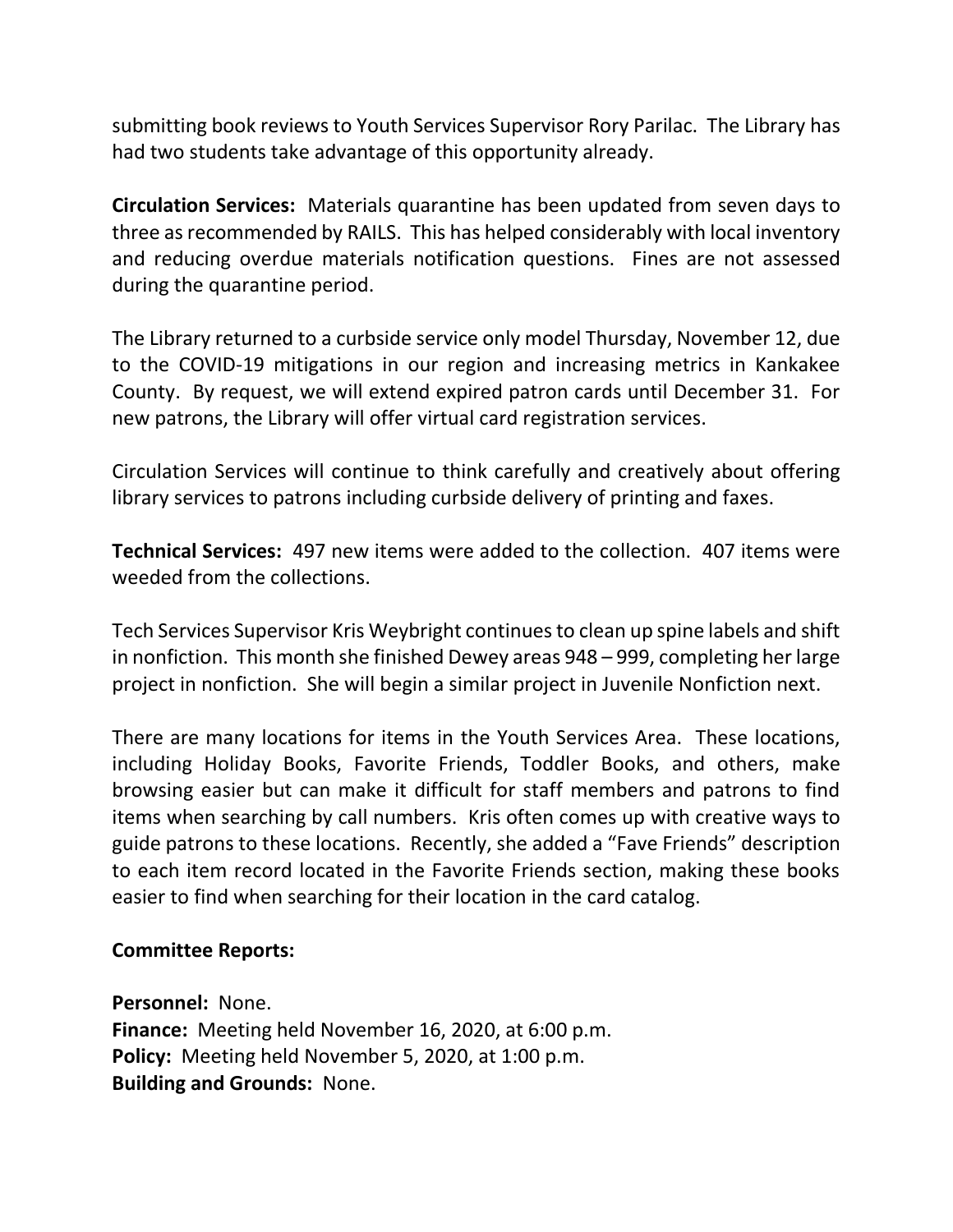## **Long Range Planning:** None.

### **Unfinished Business:**

Discuss Library Response to Illinois COVID-19: Due to the COVID-19 mitigations in Kankakee County and after consulting with Board President Stejkowski, the Library returned to a curbside only model on Thursday, November 12. McCully will continue to monitor the situation.

### **New Business:**

Approve Ordinance 20-05 *Levy Ordinance FY2021-2022*: This year's levy requests 4.8%. Stringer made a motion to approve Levy Ordinance FY2021-2022. Blankestyn seconded the motion. Stejkowski, Blankestyn, Hendrick, Hofman, Smead, and Stringer voted yes. Trustee Contreras was absent.

Approve Personnel Policy 02-14 *Dress Code*: McCully reviewed Policy 02-14 Dress Code for employees. Smead made a motion to approve Policy 02-14 as recommended by the Policy Committee. Blankestyn seconded the motion. Stejkowski, Blankestyn, Hendrick, Hofman, Smead, and Stringer voted yes. Trustee Contreras was absent.

Approve Staff Service Awards: McCully reported that there is \$3,475 available for Staff Service Awards. Due to COVID-19 restrictions, there will be no Staff Holiday Party this year. The Finance Committee recommends giving additional funds usually used for the Staff Holiday Party to the employees. Staff Service Awards would total \$4,225. Hofman made a motion to approve the Staff Service Awards. Stejkowski seconded the motion. Stejkowski, Blankestyn, Hendrick, Hofman, Smead, and Stringer voted yes. Trustee Contreras was absent.

Discuss Alternate Options for Holiday Party: This item was discussed during the Finance Committee meeting.

**Public Comment:** None.